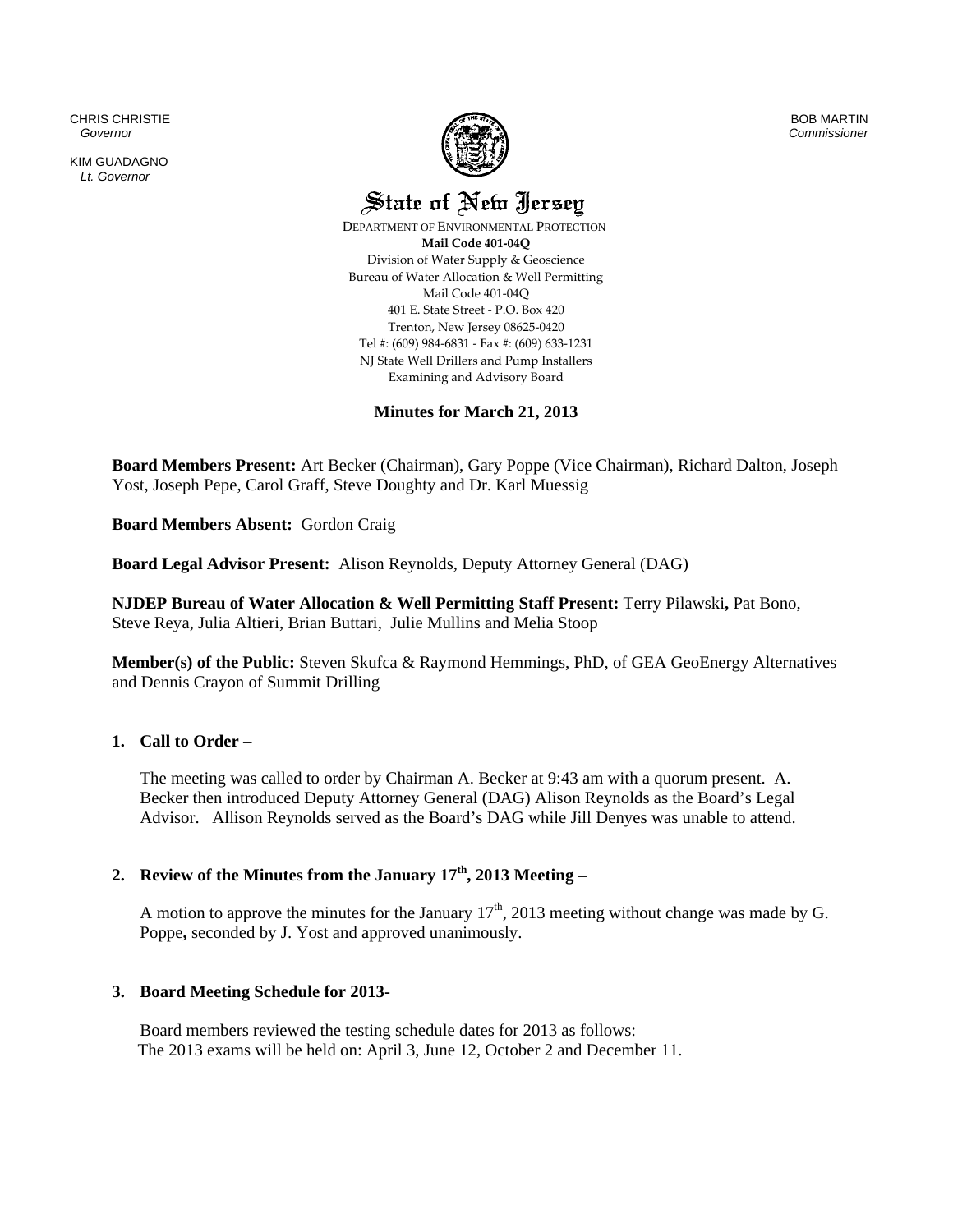# **4. Review and Certification of Exam Applicants for the April 3rd, 2013 Master, Journeyman, Journeyman B, Monitoring, Soil Borer and Pump Installers Exams –**

**Master** – A motion to approve all listed applicants for the exam was made by J. Yost, seconded by G. Poppe and approved unanimously.

**Journeyman -** A motion to approve all listed applicants for the exam was made by S. Doughty, seconded by Richard Dolton and approved unanimously.

**Journeyman B** – A motion to approve all listed applicants for the exam was made by G. Poppe, seconded by J. Pepe and approved unanimously.

**Monitoring** – A motion to approve all listed applicants for the exam was made by Richard Dolton, seconded by C. Graff and approved unanimously.

**Soil Borer** – A motion to approve all listed exam applicants was made by G. Poppe, seconded by K. Muessig and approved unanimously.

**Pump Installer** – A motion to approve all listed exam applicants was made by J. Yost, seconded by J. Pepe and approved unanimously.

#### **Proctoring of Exams--**

P. Bono noted that the Department staff will be proctoring future exams beginning with observation of the April  $3<sup>rd</sup>$  exam to learn the current process. Thereafter the Bureau will proctor all future exams with the goal of maintaining consistency and making improvements if necessary.

#### **5. Comments from Board members on wording and content of the Pump Installer Exam surveys--**

It was suggested that having the name added to the survey would benefit the Board members with evaluating passing rates and allow the Board to build effective training tools for applicants. C. Graff suggested giving one (1) point to applicants who complete the survey. J. Yost supported this 'point' incentive idea. A. Becker suggested making the Pump Installer test score invalid without completion of the survey. A. Reynolds will follow up with J. Denyes on the legality of making the survey mandatory and requiring the applicant's name to be included on all surveys.

# **A motion was made by G. Poppe to attach the Pump Installers Survey to the Pump Installers Exam as a mandatory section, pending DAG approval. J. Pepe Seconded the motion which was approved unanimously.**

Bureau staff will await legal advice before making any changes to the current exam survey.

# **6. Update on Work Sessions to revise Licensing Exams**

Board members and Well Permitting staff have been working to revise and update the various license exams to become compatible with the National Ground Water Association test format. S. Reya discussed the progress made to the Journeyman/ Journeyman B module covering NJ well regulations after the January Board meeting.Several Board members and well permitting staff successfully updated the regulations section intended to be used for the National Ground Water Association (NGWA) Journeyman/ Journeyman B exams.

Following today's Board meeting, the Master exam revisions will take place. C. Graff, G. Poppe, J. Yost, and A. Becker volunteered to assist in this review. S. Reya suggested that the first step in formulating the Master Driller license exam is decide on a clear direction and strategy. This exam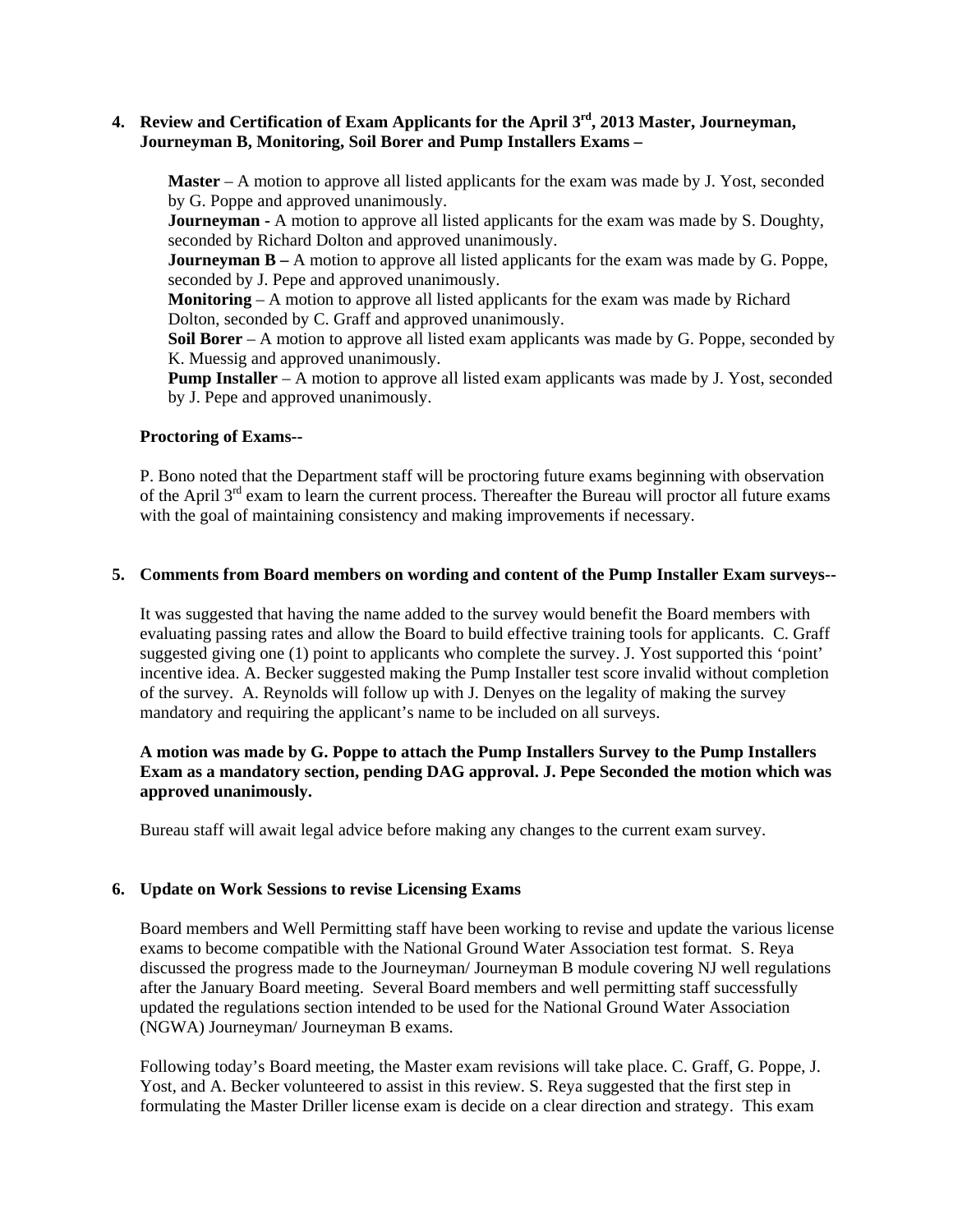has no direct counterpart in the NGWA technical testing modules. The Board members will need to identify the increased responsibilities delegated to NJ Master Drillers and develop questions based on these topics. The first step will be to develop an outline for the proposed NGWA Master exam module in the afternoon session, rather than simply updating the existing exam.

# **7. Update on the Heating, Ventilation, Air Conditioning and Refrigeration (HVACR) Board Proposed Rules N.J.A.C. 13:32A1.1**

S. Doughty updated the Board concerning the status of the NJDEP's repeated attempts to resolve licensing conflicts between the proposed new HVACR rules (N.J.A.C. 13:32A1.1) and the State's existing Well Construction and Maintenance; Sealing of Abandoned Wells rules, N.J.A.C .7:9D. These concerns relate to licensing, permitting, construction and decommissioning requirements for geothermal wells and the potential for two state regulations (and corresponding implementing agencies) to regulate the same activities. (See previous Board minutes for additional background information)

Following numerous previous requests by NJDEP staff to resolve these issues with the New Jersey HVACR Board and staff (the Division of Consumer Affairs (DCA) within Law & Public Safety) and intervention by the Assistant Commissioner of NJDEP's Water Resources Management, S. Doughty reported that the HVACR Board has also voted on and approved of NJDEP's suggested revisions. Accordingly, DCA staff indicated they intend to incorporate said revisions upon adoption. S. Doughty stated that NJDEP must be vigilant in checking to make sure that the changes do in fact appear in the final rule adoption. Adoption of the proposed new rule is anticipated shortly because the rule proposal was set to expire in mid-March 2013. It is anticipated that the rule adoption will be published within the next few weeks.

# **8. Enforcement Activities--**

J. Altieri spoke about four main active enforcement cases on which the Department is currently working:

- 1.) A case concerning an unpermitted domestic well drilled by Michael Kavlunas from Total Quality Drilling. J. Altieri noted that the Department has been working with Mr. Kavlunas and his legal representation to resolve the still open well, which the DEP contends was improperly constructed and drilled without a well permit. The attempts failed, and a hearing was held on February 4, 2013 at the Atlantic City Courthouse. Bureau members T. Pilawski, P. Bono, J. Altieri, and S. Reya attended, with S. Reya testifying on behalf of the DEP.
- 2.) J. Altieri reported that the case concerning three (3) wells in and around Reeds Beach reached a settlement resulting in a proper decommissioning of the three (3) wells with a substantial reduction in fine. She noted the DEP is willing to work with violators regarding fine amounts if they are cooperative in resolving an issue.
- 3.) In a third situation, the Department is working with a DAG on pursuing a geothermal company that improperly constructed a geothermal well system. The Department has cited the driller for licensing, permitting and construction-related violations. This case is pending a hearing for a penalty assessment resolution.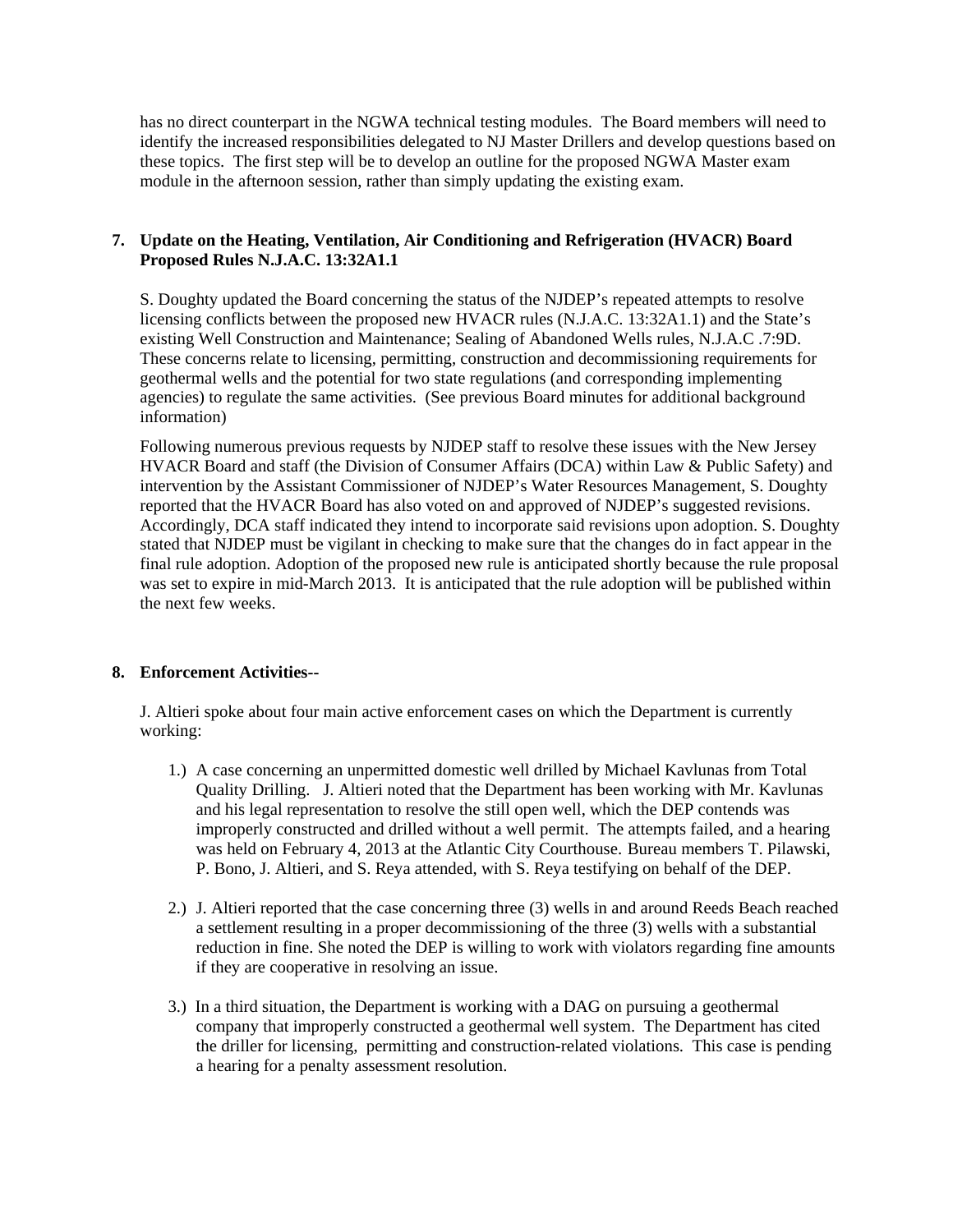4.) Finally, J. Altieri said that there are currently two (2) additional cases being pursued, both of which have pending hearing requests.

J. Altieri mentioned that the Bureau will start to 'spot-check' well installations beginning this spring with assistance from New Jersey Geological and Water Survey (NJGWS) staff. G. Poppe said that this is great news for the industry and that an increased field presence on a routine basis would be helpful.

T. Pilawski and P. Bono provided an update on drilling contractors that owe the Department a significant amount of outstanding paperwork. The Bureau has begun to contact the top 10 drilling companies with outstanding well records to develop a submission schedule to catch up the delinquent documents. The first company contacted submitted over 200 outstanding records soon after. Companies are warned that those behind on paperwork will be selected for enforcement inspections in the field.

# **9. License Suspension Procedures-**

T. Pilawski intends to follow up with the Department's DAGs on the acceptability of the license suspension process and form developed by Jeff Hoffman, of the Department's Central Water Compliance and Enforcement region. Preliminary discussions do indicate that the current version of the regulations grant the Department authority to suspend licenses, however, the actual process for doing so must be worked out.

The proposed procedure for non-renewal of a license is as follows:

- A document summarizing the enforcement history and justification for non-renewal would be submitted to the board in a closed session.
- The board would make a recommendation and DEP Enforcement would then notify the commissioner's office and send a notification of intent to not renew the license to the licensee.
- The license holder in question could then go before the Board and DEP would make a final decision.
- An appeal of this decision could be made within 20 days, during which time the old license would remain in effect.

# **Draft Rule Status-**

Chairman Becker questioned the status of the regulatory revisions to N.J.A.C. 7:9D (Well Regulations). T. Pilawski stated that unfortunately the draft is still under legal review and there is little to no progress to report.

# **10. Technical Topics Presentation by Steve Skufca of Geo Energy Alternatives (GEA) - GA-Xtra Geothermal Grout-**

S. Skufka began by explaining that Bentonite mixed with sand is the most common grout of choice for geothermal well applications, yet it still is not as thermally conductive as other grouts (as bentonite itself is somewhat of an insulator), is not saltwater resistant, and cracks if it is not hydrated. He then discussed GA-Xtra geothermal grout, which a cementious grout designed for use in grouting boreholes containing ground source heat loops. S. Skufca noted that he is requesting that their geothermal grout be approved for use in New Jersey, as it is protective of groundwater resources. One of the most important aspects of their grout is that it is a single bag mixture where the only field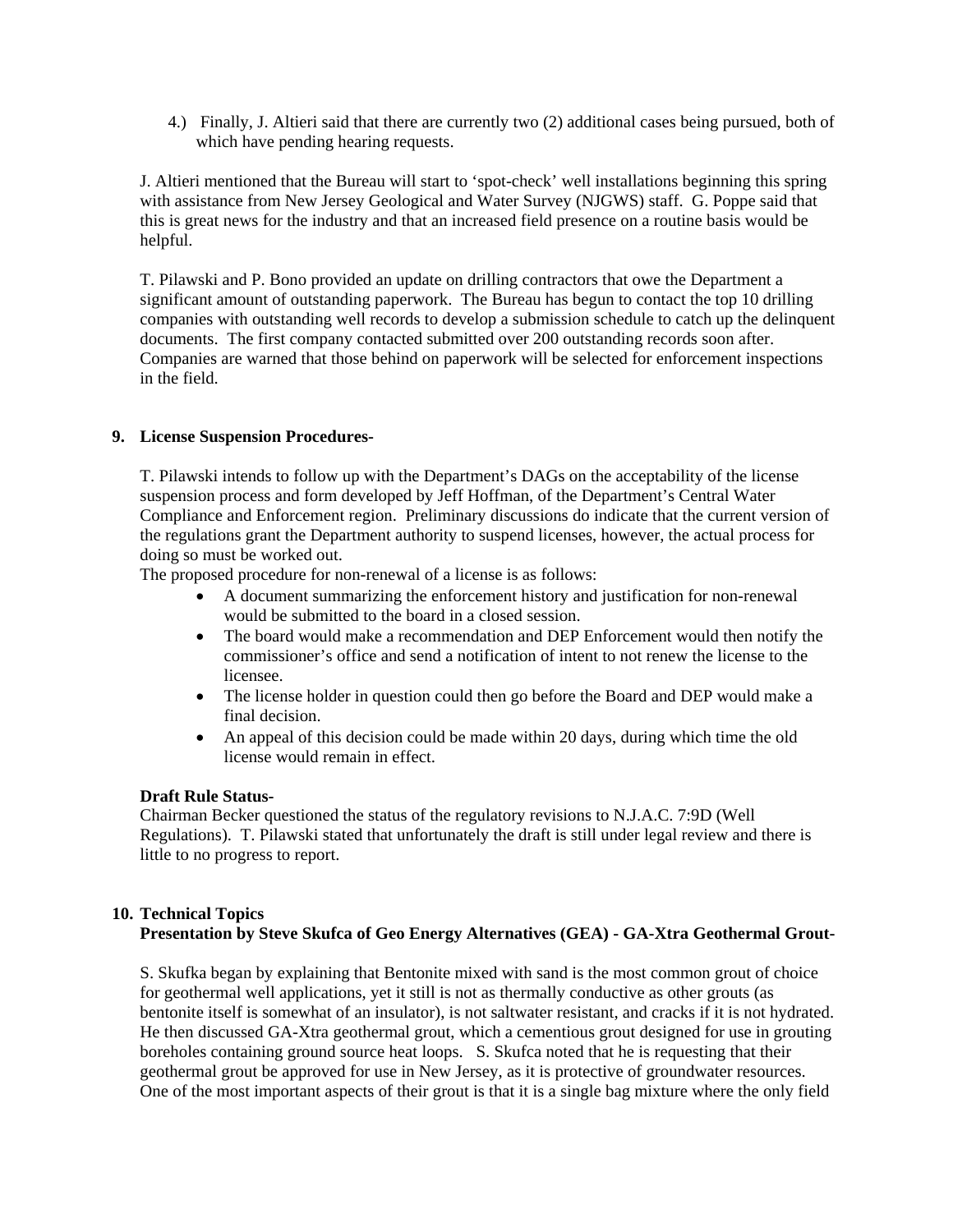variable is the amount of water that must be added. There is no blending of two solids prior to the addition of water, which is believed to make the mix more consistent when in use by different contractors and ensure that it is actually mixed and pumped in accordance with the manufacturer's specifications. He added that other advantages include that it withstands salt water, does not degrade, expand, or contract, adheres well to plastic piping, resists chemical attack and is stable in both low and high pH groundwater environments. J. Hoffman inquired about decommissioning a well containing GA-Xtra grout and whether or not the grout could be drilled out if needed. R. Hemmings, the chemist who developed the grout mixture, answered that it drills out like concrete if need be and that the handling of waste generated is the same. Both S. Skufca and R. Hemmings noted that the tested permeability values are below NJDEP's maximum allowable permeability for a grout mixture.

They explained that the grout is currently in use in Maryland and they are in the process of presenting their product to Tennessee, South Carolina, and Georgia. S.. Skufca stated the grout has been developed and marketed as a geothermal grout, however, there isn't any reason it could not be used in other wells, such as those utilized for potable water supply.

R. Hemmings noted that the one bag mix does not contain any sand or bentonite and is a proprietary cement-based mixture. R. Dalton questioned whether the mix contained fly ash and expressed that the Department may require testing on any mix containing fly ash material because of the known heavy metal content contained within. R. Hemmings stated that contaminants do not leach out of GEA's grout material when submerged in water and provided a Toxicity Characteristics Leaching Procedure (TCLP) data sheet as supporting documentation. This sheet showed that the TCLP test was conducted for ten (10) metals. Additional documentation in the form of Laboratory Testing of the Stability of Geothermal Grout Formulations (a lab test designed to simulate grout submerged in a saltwater environment). Prior to the meeting GEA also provided the Bureau with a Materials Data Safety Sheet (MSDS) and a product sheet that summarized the product.

R. Dalton continued that permeability tests done by methods that the state does not approve of will not be recognized. GEA grout has not yet submitted independent lab verification that the grout material, when tested in accordance with ASTM D5084, meets the Department's standard. S. Skufka expressed a willingness to complete other lab testing required by NJ and a field demonstration to show that the mixture can be emplaced within a geothermal well. He concluded by stating that protection of the groundwater is the most important requirement of a grout and he and his colleagues believe they can demonstrate that GA-XTRA grout can accomplish this task.

S. Reya will send a letter to Mr. Skufka detailing the required permeability and field demonstration that must be conducted, in addition to any other questions that would have to be addressed before the Board could recommend approval of this product (to the Department) for use in New Jersey.

# **11. Receipt of info on Earth to Air DX system**

The board read an updated information packet recently received by the Bureau concerning Earth to Air's Direct Expansion (DX) system. They found that no new technical data was conveyed, which would address any concerns with this, or any other DX system. As has been indicated in the past, both the copper tubing and refrigerant (i.e. circulating fluid) do not meet the closed loop geothermal requirements specified in N.J.A.C. 7:9D.